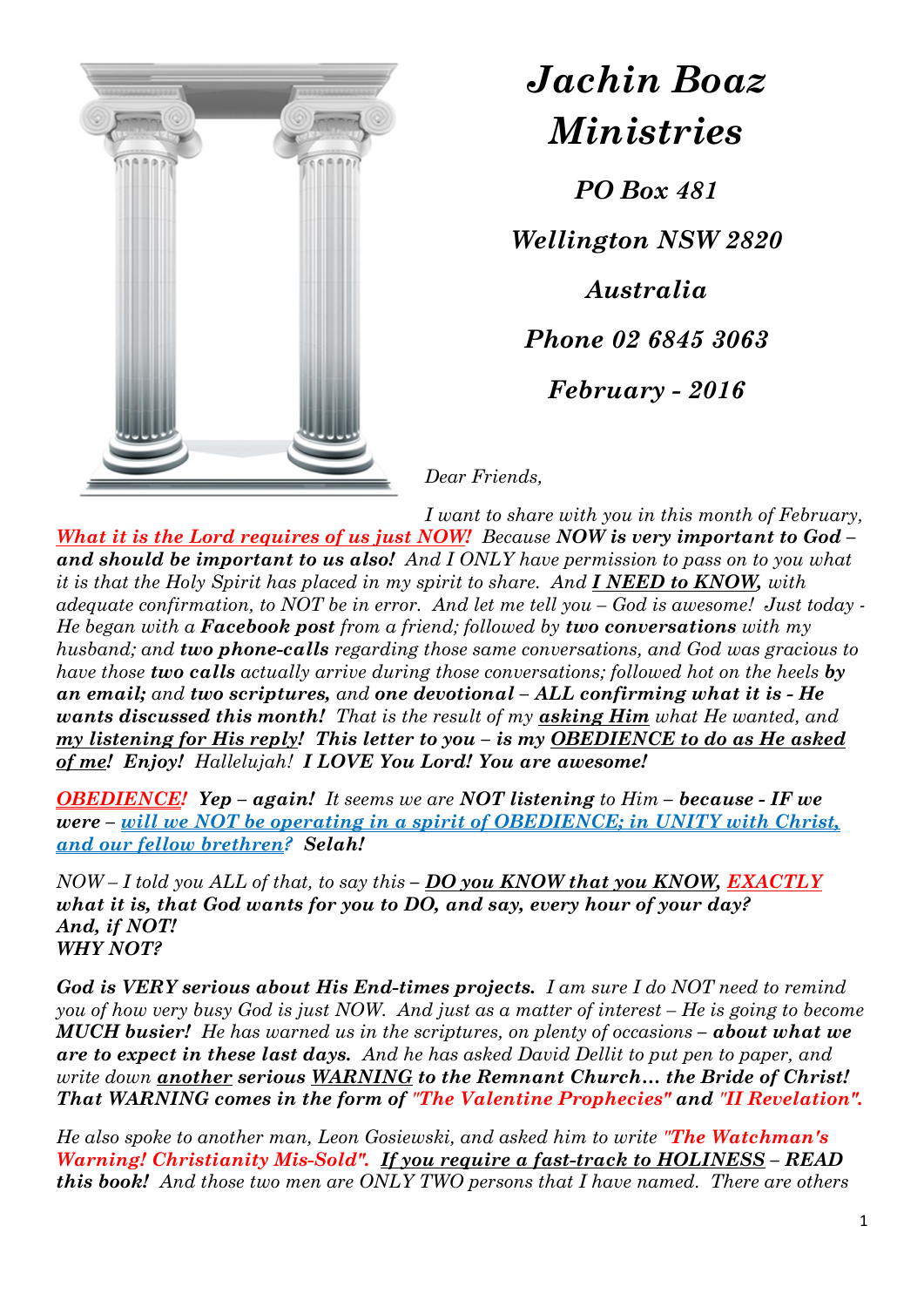*just like them – with similar instructions – only different! God is NO respector of persons, but He "knows His onions" so to speak. And He surely KNOWS whom He can TRUST, to do as He instructs.* Are you ONE of them? You may KNOW Him (or about Him) – but does He *KNOW you?* 

*He - MUST KNOW YOU! Really - KNOW you – with your name written in His Book, for Him to be able to gather you up in His arms of love, and carry you across the threshold of Heaven, for the Marriage Supper! NO Bridegroom comes to gather a Bride he DOES NOT KNOW! Well – NOT in our Western Society anyway! That is NOT the way God intended for marriage to be! He was the creator of INTIMACY and UNITY and ROMANCE and LOVE in its PUREST form. And He expects NO less of us, as His Bride, than to be PREPARED and INTIMATELY acquainted with Him (our groom) BEFORE the Wedding Feast! God IS a God of order… And He arranged that "romantic courtship" should take place BEFORE marriage! And our beautiful, intimate and romantic relationship with the Holy Spirit is the PRE-requisite to our Spiritual UNION with Christ, as our Bridegroom, Husband, and Head of our Eternal Home!*

*So - What is it that God requires of us – JUST NOW? Here is a clue … REPENTANCE! INTIMACY! ONENESS!* 

*OBEDIENCE! HOLINESS!*

*Psalms 111:10 The reverent fear and worship of the Lord IS the beginning of Wisdom and skill [the preceding and the first essential, the prerequisite and the alphabet]; a good understanding, wisdom, and meaning have all those who do [the will of the Lord]. Their praise of Him endures forever. [Job. 28:28; Prov. 1:7; Matt. 22:37, 38; Rev. 14:7.] (Amp) Amen! And…*

*Numbers 21:9 And Moses made a serpent of bronze and put it on a pole, and IF a serpent had bitten any man, WHEN he looked to the serpent of bronze [attentively, expectantly, with a steady and absorbing gaze], he lived. (Amp) Amen! (Emphasis is mine).*

*These were the two scripture verses He gave to me today. WOW! Lord Jesus, You are awesome!*

In Psalms 111:10 – we get another reality check about some of the **ESSENTIAL and PRE***requisite credentials we NEED to produce, if we do NOT want to be numbered amongst the End-Times "five foolish virgins". And NOTE – This IS NOT an optional extra… It is a COMMAND! The REVERENT FEAR and WORSHIP of the Lord – IS – the beginning of WISDOM and SKILL! And here the Psalmist goes on to say that… ALL those who DO the WILL of the LORD – HAVE ALL of these things! And there PRAISE of Him endures FOREVER! That means - those found OBEDIENTLY DOING the WILL of the Lord – are also found in an –"habitual state" of - Praise and Thanksgiving! And always remember that an - habitual state of Praise and Thanksgiving – ushers in The Blessings of God!*

*Numbers 21:9 puts some "verbs" – or, DOING words - in the instructions!!! Action! The words "IF" and "WHEN" - were the deciding factor - to LIFE or DEATH! "IF" refers to PERSONAL CHOICE! "WHEN" equates to OBEDIENCE!*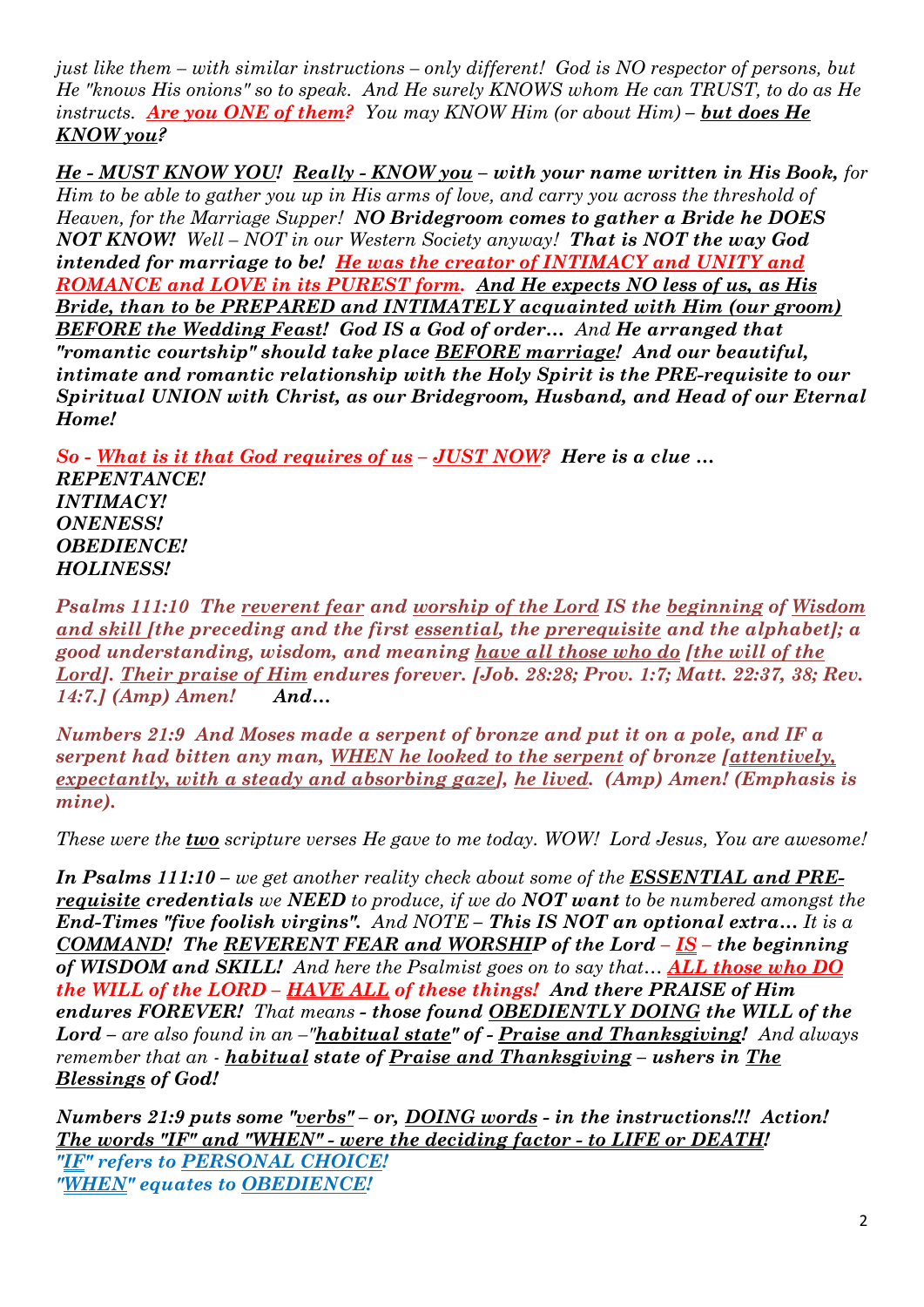*Jesus said that, as Moses lifted up the serpent in the wilderness, so must the Son of Man, be lifted up, "that everyone who believes in Him (who cleaves to Him, trusts in Him and relies on Him) may NOT perish, but have eternal life, and (actually) live forever." (John 3:14-15 Amp). Obviously, this implies that "the look" that caused the victim of a fiery serpent to be healed, was something FAR MORE that a casual glance. A "look" would save. But - what kind of a "look"? The Hebrew text here means – "look attentively, expectantly; with a steady and absorbing gaze." Or, as Jesus said in the last verse of the chapter quoted above (John3:36)… "He who believes in (has faith in, clings to, relies on) the Son has (now possesses) eternal life." But whoever does NOT so believe in, cling to, and rely on the Son …"will NEVER see (experience) life … THE LOOK that saves is NOT just a fleeting glance! It IS a God-honouring; God-answered; fixed and absorbing GAZE!* 

*How's your GAZE? Where is it FIXED? On WHAT is it fixed? Do you EVEN KNOW?* 

*Let's pray… Father God, I ask You NOW, to OPEN the eyes of our HEART, Father, that we may TRULY SEE You, with "that look" – that attentive and expectant, steady and absorbing GAZE! Father God, we have just read again, that without "that look" - we will NEVER see, or experience - REAL and ETERNAL Life. Lord, I pray we HEED your instruction to GAZE upon You – UNTIL! Until we KNOW! Amen!*

*We ARE living in the LAST days! We are soon to face our Creator (like it or NOT), to either be gloriously transformed in the twinkling of an eye, and to live in His presence forever more --- OR --- we stand before Him as Judge and Jury; and face our eternal consequences! And let me remind you; that is definitely, NOT an OPTION, any professing Christian, should care to take.*

*Despite the devils lies – HELL is REAL - and it is ETERNAL! That means it NEVER ENDS! Just as Heaven is ETERNAL – so is HELL. The JOYS of Heaven will last FOREVER; and so will the HORRORS of Hell! Selah! (Pause and calmly think about that for a while).*

*REPENTANCE! INTIMACY! ONENESS! OBEDIENCE! HOLINESS!*

*Yes – here is the list - of REQUIREMENTS; the PRE-requisites to gaining the KEYS to the Kingdom of Heaven, and your seat at the Marriage supper Table in Glory! Without which – you too – will be LOCKED OUT – just as the "five foolish virgins" were, in that parable Jesus told. (Read this parable in Matthew 25).*

*OBEDIENCE was welcomed! DISOBEDIENCE was locked out! Can I make it any clearer?* 

*Jesus CALLS you to COME – just as you are… and to curl up on His lap, and GAZE up into His face – UNTIL! Until there is NO possibility of you ever going away the same,*